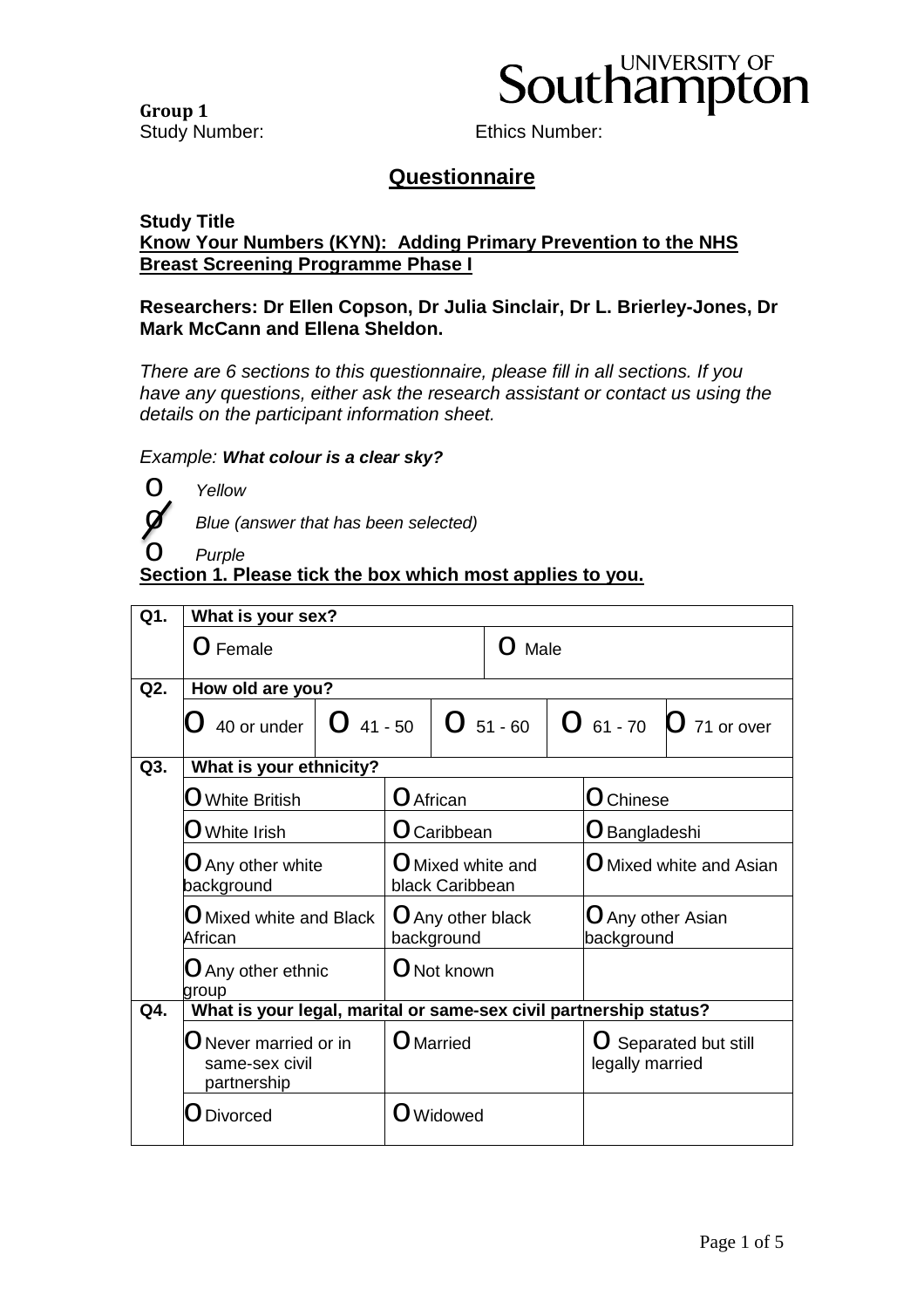| Group 1 |                                                        | $\sim$ $\sim$ $\sim$ $\sim$ $\sim$ $\sim$ $\sim$ $\sim$                         |  |  |  |  |
|---------|--------------------------------------------------------|---------------------------------------------------------------------------------|--|--|--|--|
| Q5.     | What is your main occupation? (please tick one circle) |                                                                                 |  |  |  |  |
|         | O Working as an employee                               | O On a government sponsored training<br>programme                               |  |  |  |  |
|         | O Self-employed or freelance                           | O Away from work ill, on maternity<br>leave, on holiday or temporarily laid off |  |  |  |  |
|         | O Doing any other kind of paid work                    | <b>O</b> Retired                                                                |  |  |  |  |
|         | O Student or in full time education                    | O Looking after the home or family                                              |  |  |  |  |
|         | O Long term sick or disabled                           |                                                                                 |  |  |  |  |
|         |                                                        |                                                                                 |  |  |  |  |

| Q6. | What is your highest qualification? (tick one circle)                                                  |                                                            |  |  |  |  |  |
|-----|--------------------------------------------------------------------------------------------------------|------------------------------------------------------------|--|--|--|--|--|
|     | O University degree                                                                                    | OCSE grades 2-5, O level D&E,<br>GCSE grades D-G), NVQ 1-2 |  |  |  |  |  |
|     | O Teaching qualification or<br>HNC/HND/BETEC higher                                                    | <b>OCSE or GCSE ungraded</b>                               |  |  |  |  |  |
|     | O A or A/S levels/SCE higher or<br><b>ONC/OND/BETEC/City and Guilds</b><br>Advanced Final Level, NVQ 4 | Other qualifications                                       |  |  |  |  |  |
|     | OO Level or GCSE (A-C) or CSE<br>Grade 1or City & Guilds Craft/Ord<br>level, NVQ 3                     | $\bigcirc$ No qualifications                               |  |  |  |  |  |
| Q7. | What are the first four digits of your postcode?                                                       |                                                            |  |  |  |  |  |
|     |                                                                                                        |                                                            |  |  |  |  |  |

#### **Section 2. Please tick the circle which most applies to you.**

| Q8.  | How is your health in general?                                                     |               |                                                   |                     |                                     |                |  |                         |
|------|------------------------------------------------------------------------------------|---------------|---------------------------------------------------|---------------------|-------------------------------------|----------------|--|-------------------------|
|      | O Very good                                                                        | <b>O</b> Good |                                                   | $\overline{O}$ Fair |                                     | $\bigcirc$ Bad |  | O Very bad              |
| Q9.  | Have you ever been investigated/screened for breast cancer? Tick all that<br>apply |               |                                                   |                     |                                     |                |  |                         |
|      | O Attended<br>routine breast<br>screening                                          |               | $O$ Been<br>investigated<br>following<br>symptoms |                     | O Been treated<br>for breast cancer |                |  | $\bigcirc$ None         |
| Q19. | What is your                                                                       |               |                                                   |                     |                                     |                |  |                         |
|      | Weight?                                                                            |               |                                                   |                     | Height?                             |                |  |                         |
| Q11. | Do you smoke?                                                                      |               |                                                   |                     |                                     |                |  |                         |
|      | <b>Current smoker</b>                                                              |               |                                                   | <b>O</b> Ex-smoker  |                                     |                |  | $\bigcirc$ Never smoked |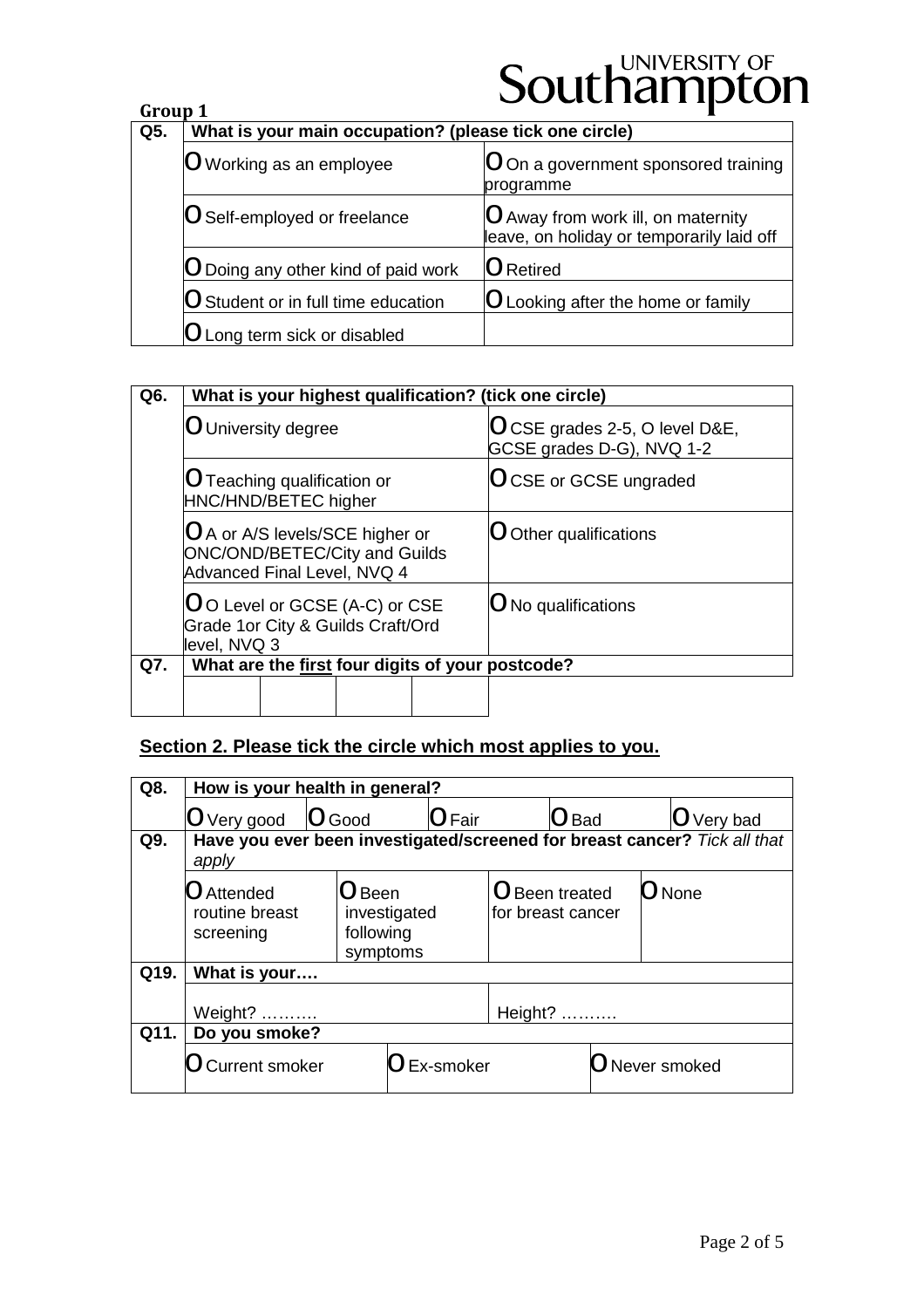#### **Group 1 Section 3.**

| Q12. | Q14. Please write down anything that you think might increase the risk<br>of breast cancer and then put a star by the ones you think are most<br>important. |  |  |  |  |  |
|------|-------------------------------------------------------------------------------------------------------------------------------------------------------------|--|--|--|--|--|
|      | e.g being female *                                                                                                                                          |  |  |  |  |  |
|      |                                                                                                                                                             |  |  |  |  |  |
|      |                                                                                                                                                             |  |  |  |  |  |

#### **Section 4.**

We are interested to know your thoughts on the impact of adding specific cancer prevention information to the breast cancer screening process.

#### **If a 5 minute cancer prevention information session were added to the breast screening process/ at clinic:**

| Q13. | What do you think would be the potential advantages? (write below)             |
|------|--------------------------------------------------------------------------------|
|      |                                                                                |
|      |                                                                                |
|      |                                                                                |
|      |                                                                                |
| Q14. | What do you think would be the potential disadvantages? (write below)          |
|      |                                                                                |
|      |                                                                                |
|      |                                                                                |
|      |                                                                                |
|      |                                                                                |
| Q15. | Would this additional 5 minute cancer prevention information session           |
|      | make a difference to whether you would attend screening/clinic?                |
|      | $O$ More likely to come to screening/ clinic                                   |
|      | $O$ Less likely to come to screening/ clinic                                   |
|      | $\bigcirc$ Make no difference                                                  |
| Q16. | What would be your preferred method for exchanging this information?           |
|      | $O$ it to be electronic (ie answer questions on a touch screen whilst waiting) |
|      | $\bigcirc$ postal                                                              |
|      | $\bigcirc$ trained nurse                                                       |
|      | $\bigcup$ trained volunteer                                                    |
|      | $\bigcirc$ other – please specify…………………………………………………                           |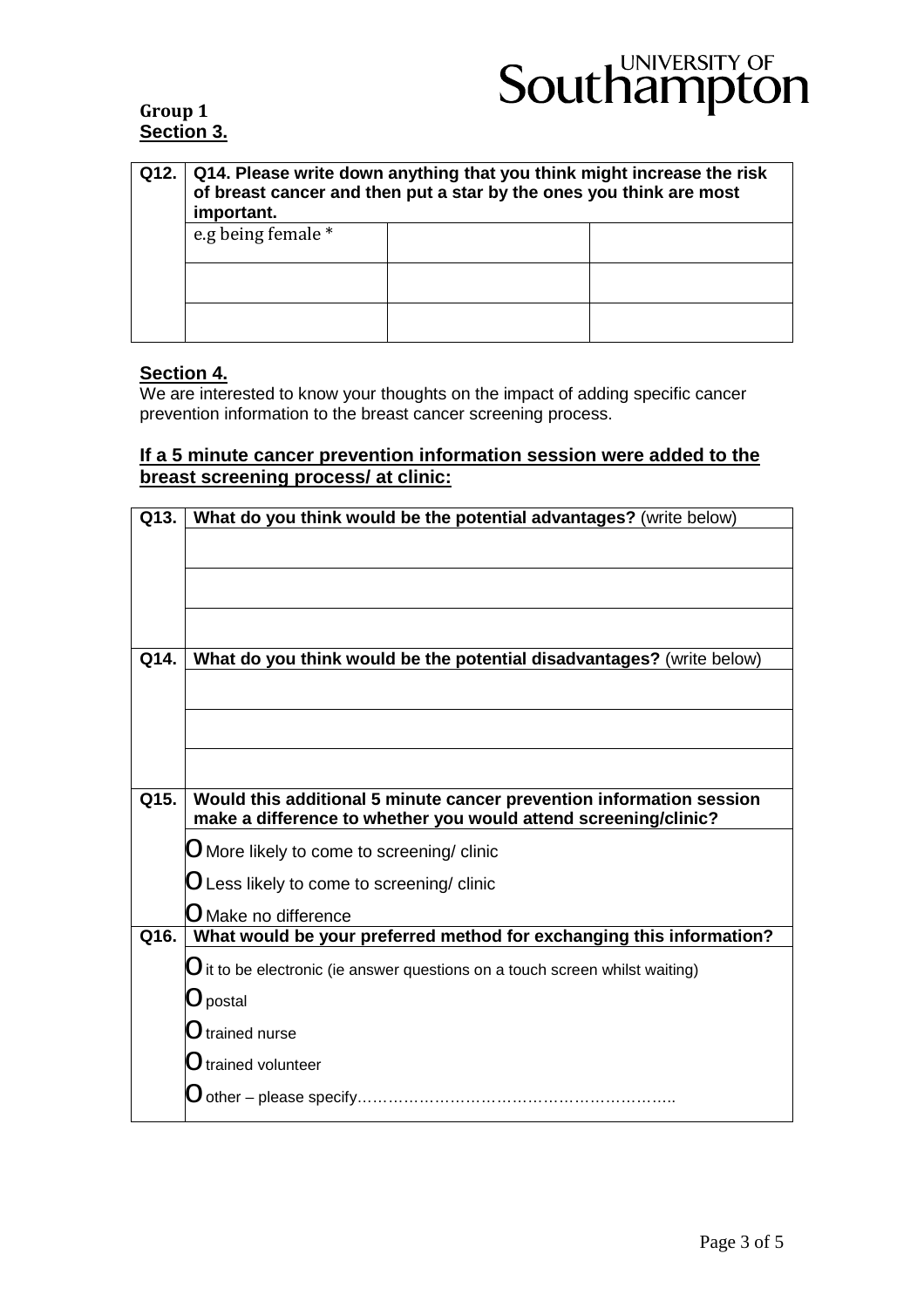#### **Group 1 Section 5.**

|      | Q17. Do you drink alcohol?                                                                    |                                                                                       |                |                |                 |  |  |  |
|------|-----------------------------------------------------------------------------------------------|---------------------------------------------------------------------------------------|----------------|----------------|-----------------|--|--|--|
|      | $\bigcirc$ Yes                                                                                |                                                                                       |                |                |                 |  |  |  |
|      | $O$ No (go to Q22.)                                                                           |                                                                                       |                |                |                 |  |  |  |
| Q18. | Do you know how much alcohol is in a drink?                                                   |                                                                                       |                |                |                 |  |  |  |
|      | O Yes                                                                                         |                                                                                       |                |                |                 |  |  |  |
|      |                                                                                               |                                                                                       |                |                |                 |  |  |  |
| Q19. | $O$ No (go to Q22.)<br>How would you work out or find out how much alcohol (in units) is in a |                                                                                       |                |                |                 |  |  |  |
|      | drink?                                                                                        |                                                                                       |                |                |                 |  |  |  |
|      |                                                                                               | (Explain below)                                                                       |                |                |                 |  |  |  |
|      |                                                                                               |                                                                                       |                |                |                 |  |  |  |
|      |                                                                                               |                                                                                       |                |                |                 |  |  |  |
|      |                                                                                               |                                                                                       |                |                |                 |  |  |  |
| Q20. | Quiz. Answer the questions to the nearest unit.                                               |                                                                                       |                |                |                 |  |  |  |
|      |                                                                                               | Answer to the best of your knowledge. Tick one correct answer.                        |                |                |                 |  |  |  |
| Q21. | A                                                                                             | How many units of alcohol are in a <i>medium glass of wine</i> (12% ABV<br>of 175ml)? |                |                |                 |  |  |  |
|      |                                                                                               | O <sub>1</sub>                                                                        | O <sub>2</sub> | O4             | $\overline{O6}$ |  |  |  |
|      | В                                                                                             | How many units of alcohol are in a <i>pint of beer</i> (4% ABV of 586ml)?             |                |                |                 |  |  |  |
|      |                                                                                               | O <sub>1</sub>                                                                        | O <sub>2</sub> | O <sub>4</sub> | O6              |  |  |  |
|      | $\mathbf c$                                                                                   | How many units of alcohol are in a <i>1litre bottle of cider</i> (7% of               |                |                |                 |  |  |  |
|      |                                                                                               | О3                                                                                    | O <sub>5</sub> | O <sub>7</sub> | O <sub>9</sub>  |  |  |  |
|      | D                                                                                             | How many units are there in a standard bottle of vodka (40%, ABV,<br>700ml)?          |                |                |                 |  |  |  |
|      |                                                                                               | - 20                                                                                  | O30            | $O$ 40         | ( )<br>50       |  |  |  |